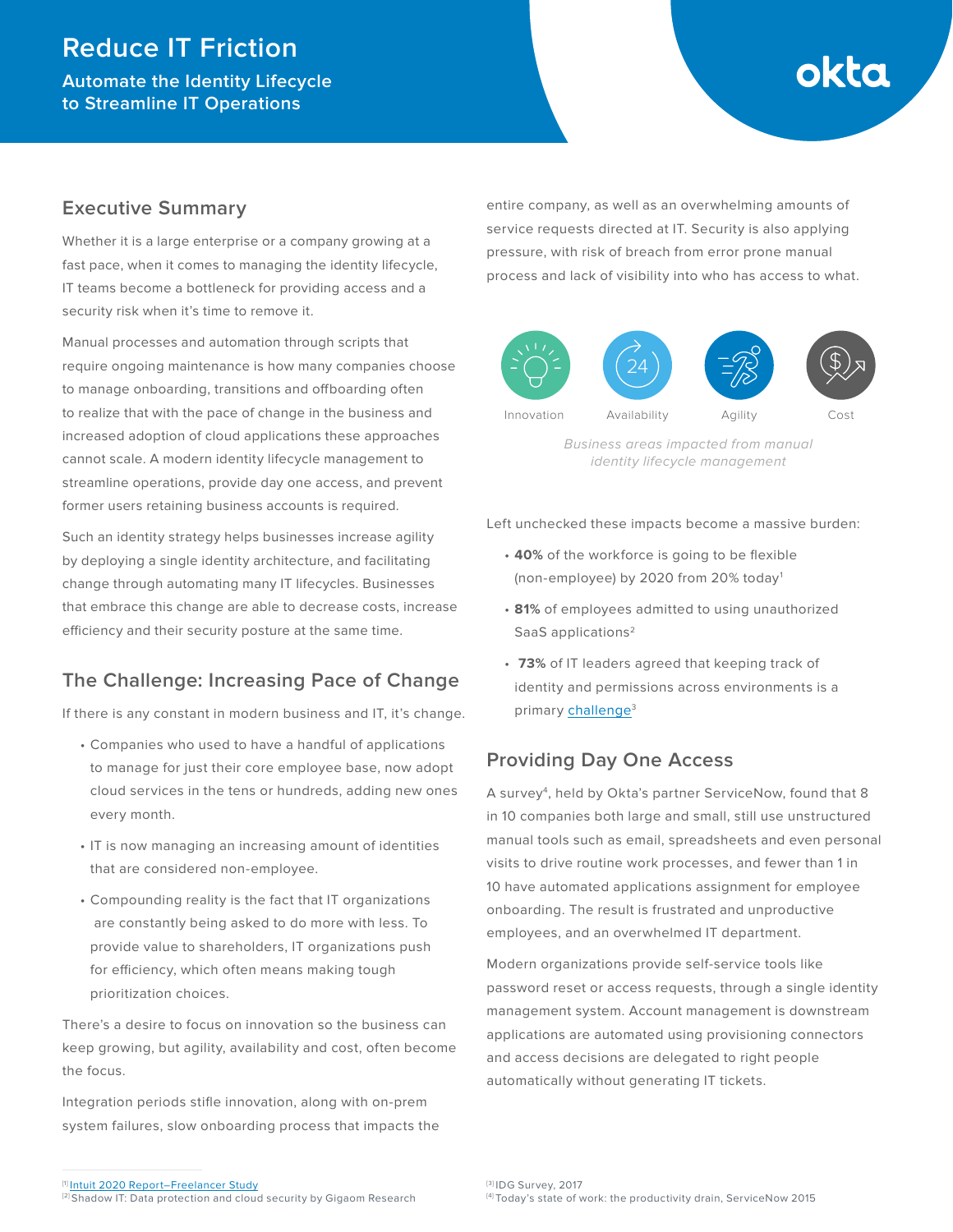

Okta streamlines day one access

The result is faster integration of acquired products and services, IT focus shifting to money generating initiatives and reduced likelihood of assignment error or unauthorized access.

# **Creating a Single Source of Truth**

Every company needs a directory to manage information on employees joining, moving and leaving the organization. HR owns that directory, but IT needs its own directory for managing access and permissions. In some cases, IT will have more than one directory to manage—one for contractors and partners, and one that they inherited from an acquisition or a merger, etc. IT is typically tasked with keeping information across all systems up to date, and that includes all downstream applications profiles, which turns into a tedious ongoing task.

Okta has collected data from customers and found that an organization can spend up to 6,250 hours a year on tasks like change requests<sup>5</sup>. This includes updating downstream accounts in applications, informing HR and other tasks required by the business.

The friction created by directories sprawl also includes expensive cross domain infrastructure, error-prone processes that create security holes and lack of visibility into compliance.

Leveraging a modern cloud directory and connecting it to all the sources of truth in the organization, like HR, active directory, and results in information being automatically synced, no need for investing time and effort in how to scale infrastructure, and out-of-the-box real-time security and audit reporting.



Creating a single source of truth with Okta

# **Staying Secure with Comprehensive Offboarding**

Even a single account of one employee that was left active for any reason, might create a security loophole. According to a security survey<sup>6</sup> "More than 13% of respondents can still access a previous employer's' systems using their old credentials." Additionally, in a recent survey done by IDG, IT professionals attested it takes 47 hours on average to manually offboard and deactivate a user who has left the organization.

While HR is tasked with offboarding users and maybe deactivating accounts in payroll or travel systems, it's too often a few days before anyone tells IT that the employee has been terminated. This is exactly the time, where an employee who was involuntarily terminated may be most motivated to inflict damage however possible. When that happens, the average cost of a data breach in the US is estimated at a staggering \$7M7 . While some organizations can recover or bare the cost, the trust with their customers likely is permanently damaged.

With a modern identity and management solution offboarding can be seamless and real-time. With HR connected to the identity system a termination in the HR system results in immediate deactivation of accounts for the terminated user. This can be customized to only take effect on situations like involuntary termination and allow grace periods in specific situations to some of the systems a user still needs access after they leave. An easy to generate report is available to show when user got deprovisioned from what systems and at what time.

<sup>[5]</sup> Okta Business Value customer research data

<sup>[6]</sup> Information Security Survey, 2014 liebsoft